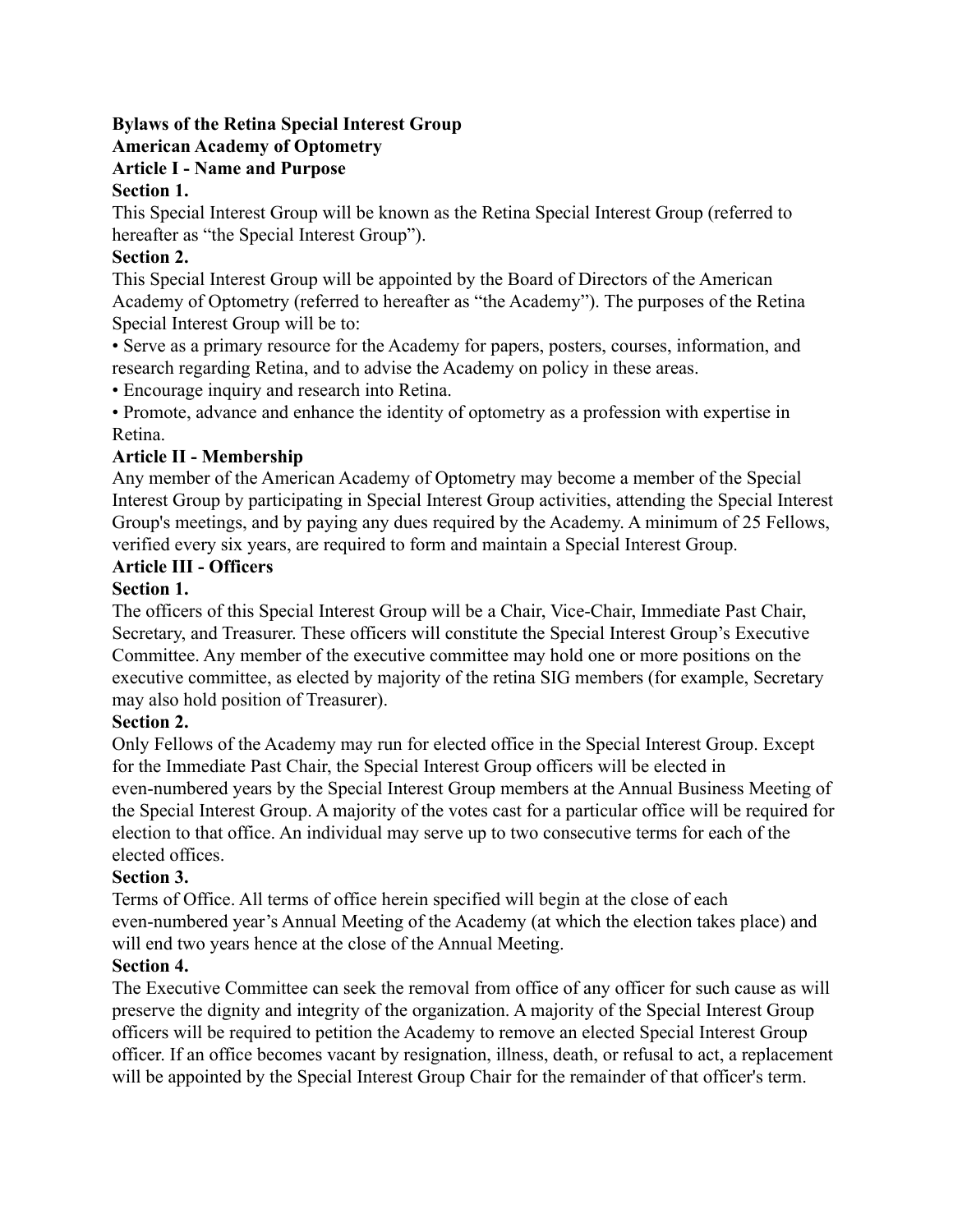Should the office of the Special Interest Group Chair become vacant, the Special Interest Group Vice-Chair assumes the duties of the Chair.

# **Article IV - Duties of Officers**

#### **Section 1.**

Special Interest Group Chair. The Special Interest Group Chair will:

• Preside at all meetings of the Special Interest Group's Executive Committee;

• With majority approval of executive committee will appoint members to various subcommittees of the Retina SIG;

• Submit and approve an annual budget for the Special Interest Group to the Executive Director of the Academy;

• Superintend the performance of all activities of the Special Interest Group and perform such other duties and acts that usually pertain to this office; and

• Communicate with the Special Interest Group officers and membership.

#### **Section 2.**

Special Interest Group Vice-Chair. The Vice-Chair will:

• Aid the Chair in the performance of his/her duties in such a manner and to such extent requested;

• Maintain minutes of all meetings of the Special Interest Group;

• Raise funds from corporations, in consultation with the Academy Executive Director, to supplement the budgeted funds for the Special Interest Group; and

• Upon the death or resignation or during disability of the Chair or upon refusal to act, perform the duties of the Chair for the remainder of his/her term or disability, as the case may be.

#### **Section 3.**

Immediate Past Chair. The Immediate Past Chair will aid the Chair in the performance of his/her duties as requested.

# **Article V - Meetings**

# **Section 1.**

The Annual Business Meeting of the Special Interest Group will be held during the Annual Meeting of the American Academy of Optometry.

# **Section 2.**

Five members of the Special Interest Group must be present at any meeting to constitute a quorum, and meeting minutes should be assigned to the Secretary.

# **Section 3.**

All binding action(s) of the Special Interest Group will be by a majority vote of the members present. All Special Interest Group members may participate in voting.

# **Section 4.**

Except as may otherwise be required by the Bylaws of the Academy or Special Interest Group, all meetings will be governed by the parliamentary rules and usages contained in the then current edition of Robert's Rules of Order.

# **Section 5.**

The executive committee may appoint additional Members at Large to assist with the function and mission of the SIG and SIG's sub-Committees.

The executive committee with majority vote may bestow voting rights to any of these members.

# **Article VI – Retina SIG Subcommittees**

1. Industry relations and fundraising